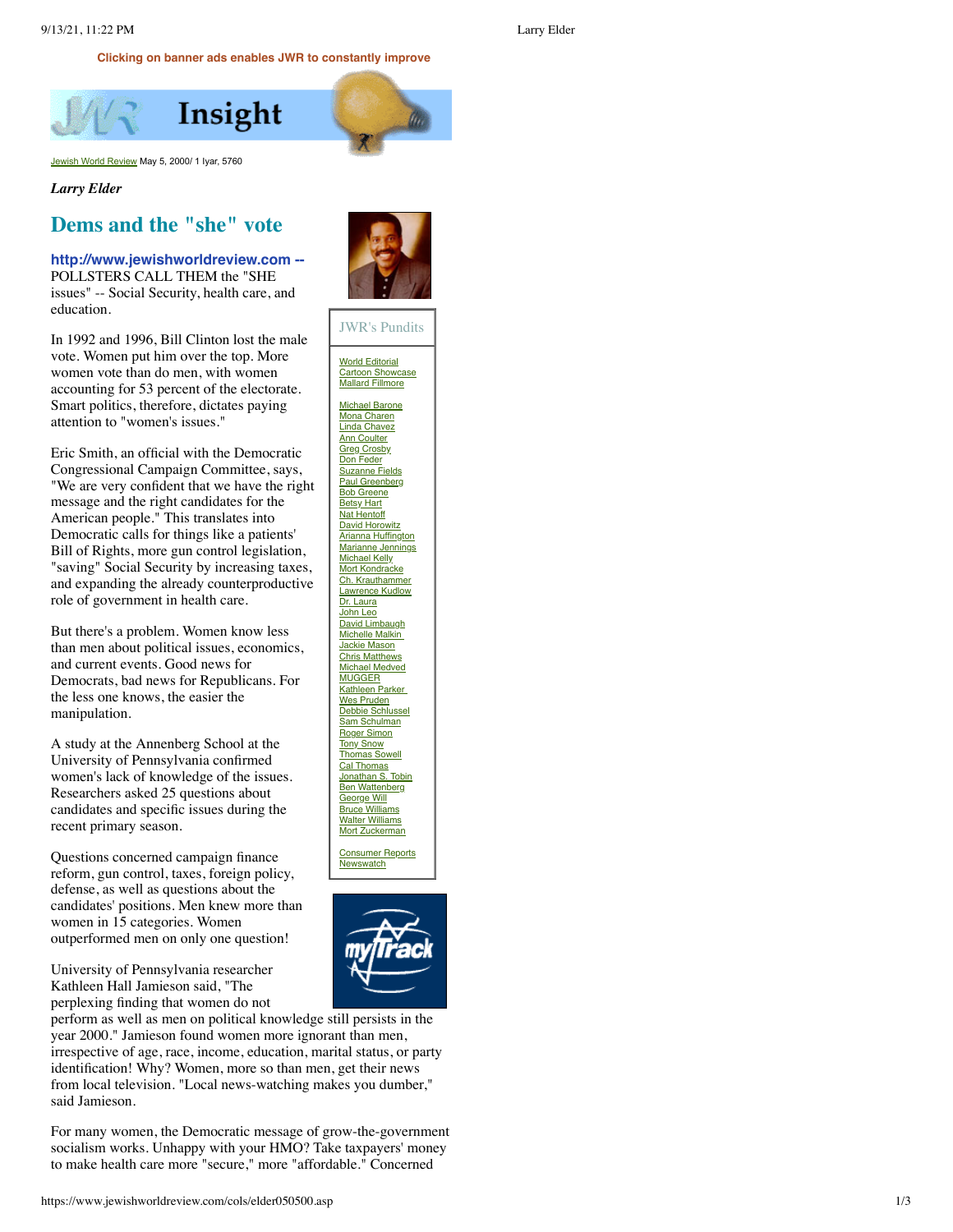## 9/13/21, 11:22 PM Larry Elder

about the "working poor"? Force employers to hike minimum wages. Gas prices too high? Appoint a commission to look into "price gouging." Drug prices too high? Attack "excessive" pharmaceutical pro fits by imposing price controls.

Al Gore's response to the recent rampage shooting at the National Zoo serves as a case in point. Within hours of the shooting, the vice president called for further gun control legislation, including mandatory safety locks. Never mind that Washington, D.C., makes it illegal to own, let alone carry, a handgun in the city. But Gore's appeal, pure emotion, sounds virtuous. And never mind studies showing that those living in high crime areas most desperately need guns for self-defense. "The basic problem is they don't get guns away from people likely to misuse them," said Gary Fleck, professor of criminology and criminal justice at Florida State University.



Even researcher David M. Kennedy of Harvard's John F. Kennedy School of Government is skeptical about calls for greater gun control regulation. "They're not just publicity stunts. People really want these things to work, and a lot of people think they ought to work. Unfortunately, they probably don't." But emotion works. And a fact to an emotional liberal is like kryptonite to Superman.

Why does the Democratic message of Big Government welfare-state

"soak the rich" socialism work? Nobel laureate economist Milton Friedman once said, "The argument for collectivism is simple if false; it is an immediate emotional argument. The argument for individualism is subtle and sophisticated; it is an indirect rational argument."

So the Republicans face a dilemma in attracting female voters. Opposition to tax, spend, and regulate requires an understanding of the bene fits of the free market, as well as the relationship between high taxes and low productivity. Republican opposition to regulation requires an understanding of the unintended negative consequences of government market interference.

"Democrats are betting that Republican opposition to the legislation on intellectual and philosophical grounds will serve only to anger voters in those groups," writes Investor's Business Daily's Peter Cleary. So, says Cleary, enlightening female voters turns them off!

This raises a disturbing question. Democrats claim a desire to improve education. But poor-performing schools produce people incapable of critical thinking, a condition helpful for the Democrats to run their emotionally driven, but often unsound policies. Teachers' unions -- major Democratic Party constituents -- battle efforts to improve education, such as vouchers, linking teacher pay to merit, or student and teacher testing.

In fact, in California, a group of parents and teachers -- The Coalition for Educational Justice -- complained about student testing. One teacher called the requirements that students test for promotion "racist, class-biased, and bad educational policy." Oh.

Given how easily politicians manipulate the less-informed, do the Democrats really want a smarter electorate?

Frankly, it serves Democrats' interests to keep voters as ill-informed as possible. As House Majority Leader Dick Armey puts it, "Republicans believe what they see, Democrats see what they